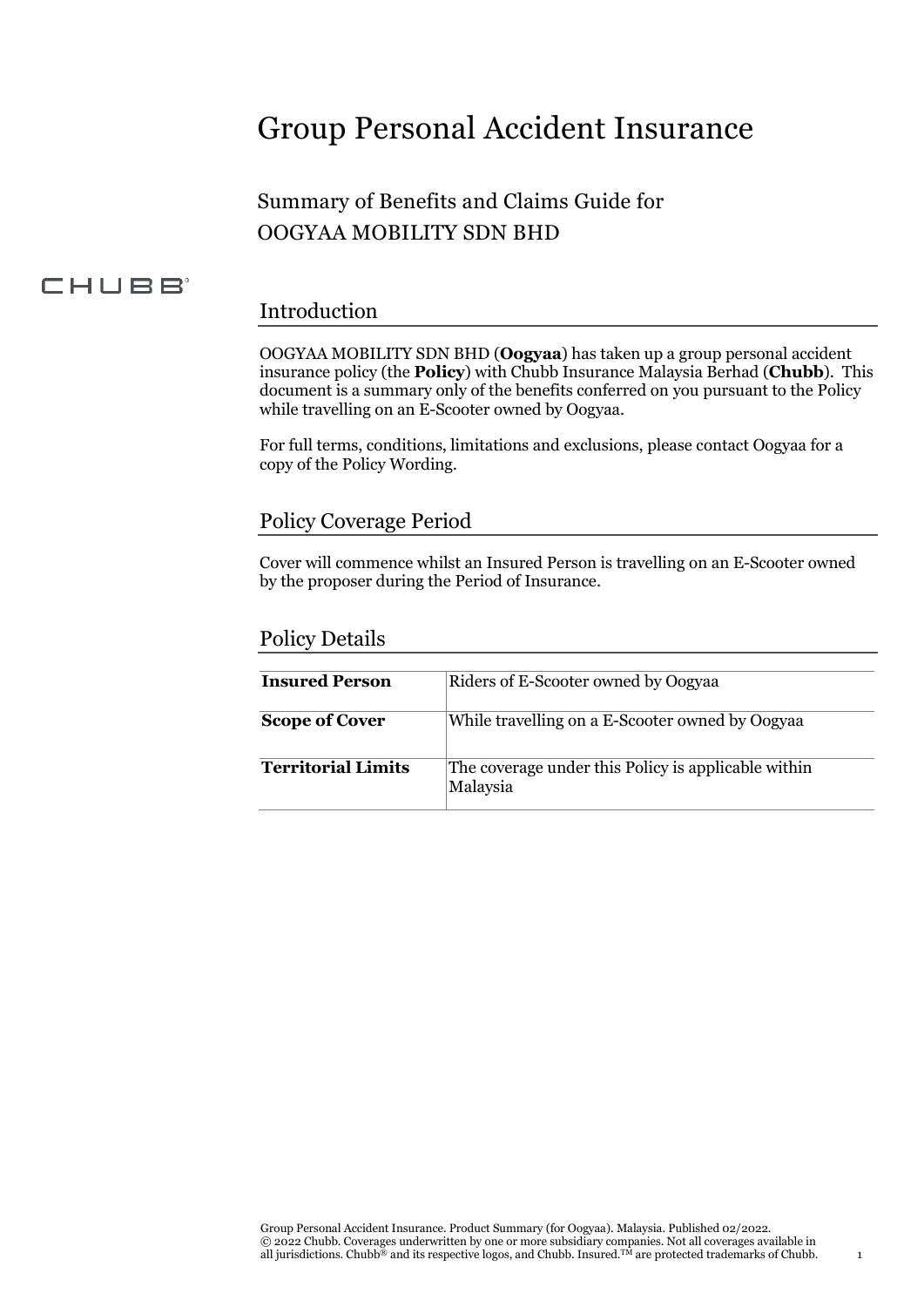## Table of Benefits

Cover is subject to the terms, conditions and exclusions in the Policy Wording.

| <b>Benefit</b>                      | <b>Maximum Sum Insured per person</b> |
|-------------------------------------|---------------------------------------|
| Accidental Death                    | RM30,000                              |
| Permanent Disablement (Short Scale) | Up to RM 30,000                       |
| Medical Expenses due to accident    | Up to RM2,000                         |
| <b>Funeral Expenses</b>             | RM3,000                               |

#### Permanent Disablement – Short Scale

| <b>Description of Disablement</b>                                                                                                                                    | <b>Percentage of the Sum Insured</b><br><b>Payable Scale</b> |
|----------------------------------------------------------------------------------------------------------------------------------------------------------------------|--------------------------------------------------------------|
| <b>Accidental Death</b>                                                                                                                                              | 100%                                                         |
| Total and irrecoverable loss of all sight in both eyes                                                                                                               | 100%                                                         |
| Total loss by physical severance at or above the wrist or ankle of both<br>hands or both feet or of one hand together with one foot                                  | 100%                                                         |
| Total loss by physical severance at or above the wrist or ankle of one<br>hand or one foot together with the total and irrecoverable loss of all<br>sight in one eye | 100%                                                         |
| Total and irrecoverable loss of all sight in one eye                                                                                                                 | 50%                                                          |
| <b>Accidental Death</b>                                                                                                                                              | 50%                                                          |
| Total loss by physical severance at or above the wrist or ankle of one<br>hand or one foot                                                                           | 100%                                                         |

*Permanent loss of use of member shall be treated as loss of member. The aggregate of all losses payable in respect of any one accident shall not exceed the Capital Sum stated in the Schedule. Any disablement which is not listed under the above-mentioned "Permanent Disablement" will not be payable.*

#### Exclusions

The Policy does not cover:-

- 1. Death or Disablement or any other loss caused directly or indirectly by:-
	- (a) war, invasion, act of foreign enemy, hostilities (whether war be declared or not), civil war, rebellion, revolution, insurrection, mutiny or usurped power, strike, riot, civil commotion, military or popular uprising;
	- (b) insanity, suicide or any attempt thereat, intentional self-inflicted injury or any attempt thereat;
	- (c) general disease, infection or parasites;
	- (d) intoxication by alcohol or drugs;
	- (e) childbirth, miscarriage, pregnancy or any complications thereof;
	- (f) provoked murder or provoked assault.
	- (g) (i) death injury illness charges or expenses of the Insured
		- (ii) provide any indemnity against liability of the Insured

attributable directly or indirectly to HIV (Human Immunodeficiency Virus) and / or any HIV related illness including AIDS and / or any mutant derivatives or variations thereof

Group Personal Accident Insurance. Product Summary (for Oogyaa). Malaysia. Published 02/2022.

© 2022 Chubb. Coverages underwritten by one or more subsidiary companies. Not all coverages available in all jurisdictions. Chubb® and its respective logos, and Chubb. Insured.TM are protected trademarks of Chubb. 2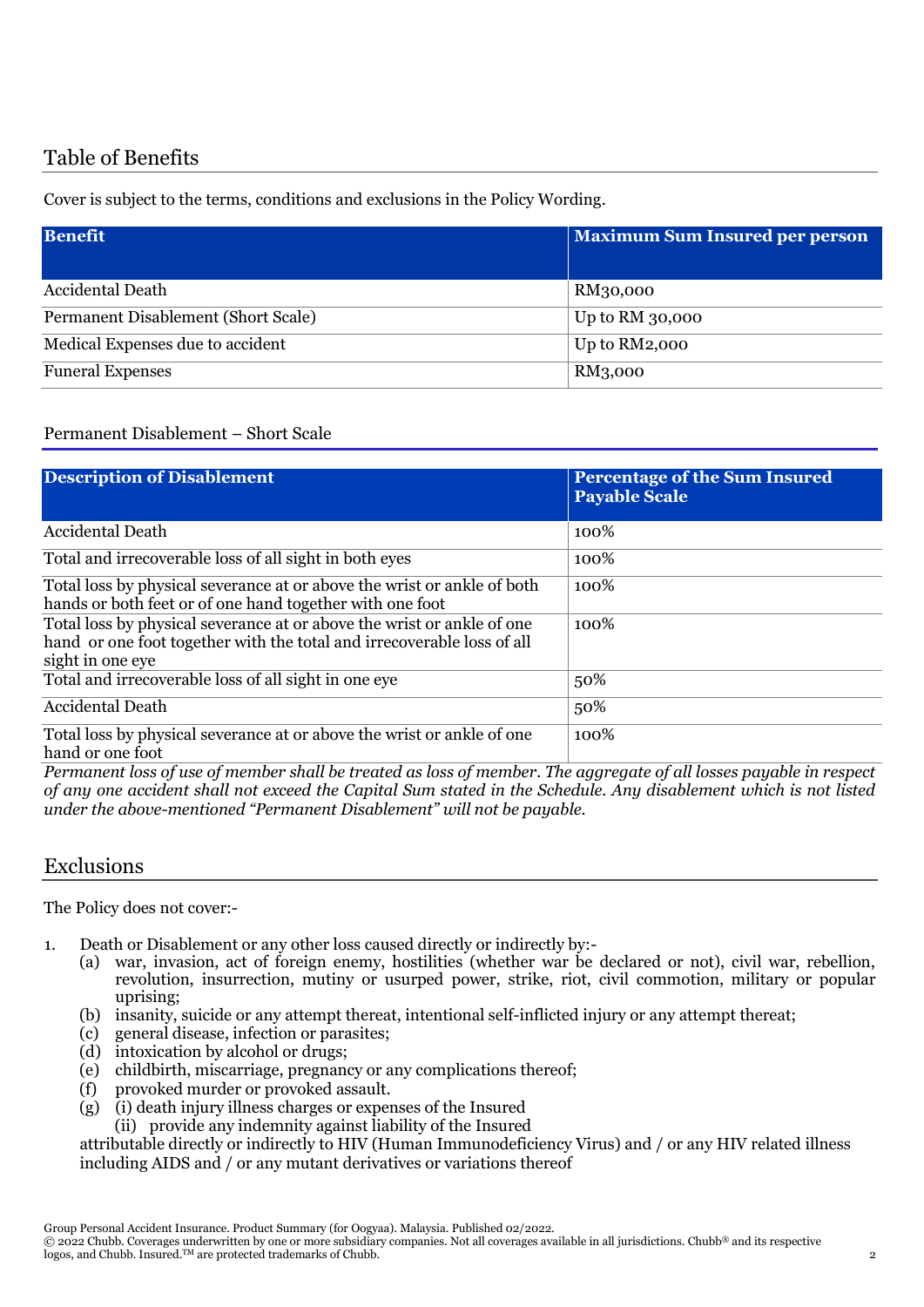- 2. Death or Disablement or any other loss sustained by the Insured:-
	- (a) while operating or riding a two-wheeled motor vehicle;
		- (b) while travelling in an aircraft as a member of the crew, except only as a fare-paying passenger in an aircraft licensed for passenger service. For the purpose of this exclusion the Insured would not be covered if the Insured is involved in any technical operation or navigation whilst in the aircraft;
		- (c) while committing or attempting to commit any unlawful act; directly or indirectly involved in illegal activities
- 3. Death or Disablement or any other loss consequent upon the Insured engaging in hunting, mountaineering, ice-hockey, polo-playing, steeple chasing, winter sports, yachting, water-ski jumping, underwater activities involving the use of breathing apparatus or using wood working machinery driven by mechanical power.
- 4. Death or Disablement directly or indirectly caused by or contributed to or arising from:
	- (a) Ionizing, radiation or contamination by radioactivity from any nuclear waste from the combustion of nuclear fuel. For the purpose of this exclusion combustion shall include any self-sustaining process of nuclear fission;
	- (b) nuclear weapons material.
- 5. Death or Disablement or any other loss consequent upon the Insured engaging in racing of any kind (other than on foot).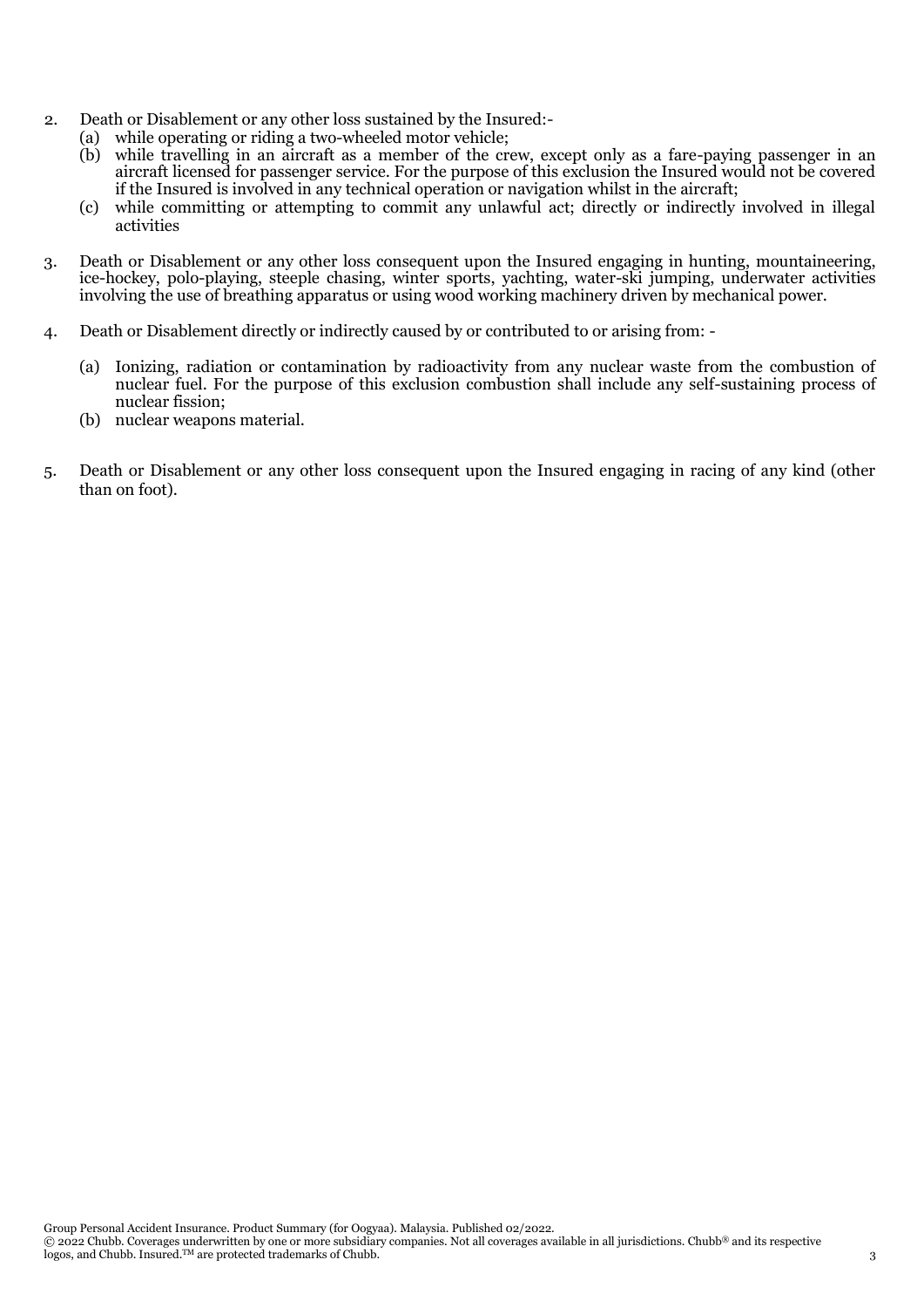## How to Make a Claim

You must give written notice to Us as soon as possible and in any event within thirty (30) days of the occurrence of any event, which may give rise to a claim under this Policy.

If You, or Your legal representative wishes to make a claim, You or they must:

- (a) visit any of our Chubb offices in Malaysia; or
- (b) contact us at 1 800 88 2846 for further enquiries on Claims.

#### **Information required:**

- 1. A screenshot of the Oogyaa app with your trip details.
- 2. Copy of the incident report submitted to Oogyaa.
- 3. Claim form.
- 4. Original receipts for any expenses that are being claimed.
- 5. Any reports that have been obtained from the police, a carrier or other authorities about an accident, loss or damage.
- 6. Any other documentary evidence including medical and other expenses related to the incident required by Us to assess Your claim.
- 7. Police investigation outcome in the event of a road traffic accident.

We may require that You be medically examined at Our expense when and as often as We may reasonably require after a claim has been made. We may also arrange an autopsy if We reasonably require one.

#### Processing and Payment of Claims

We will take all reasonable steps to pay a valid claim promptly.

We will pay all benefits amount under Your Policy to You. In the event of Your death, We will pay the amount to Your nominee or to the person We are required to pay under the law, if there is no such nominee.

#### Fraudulent Claims

If any claim made by You is, in any respect, fraudulently exaggerated or supported by a fraudulent statement or document, We will have no liability in respect of any such claim.

Group Personal Accident Insurance. Product Summary (for Oogyaa). Malaysia. Published 02/2022.

© 2022 Chubb. Coverages underwritten by one or more subsidiary companies. Not all coverages available in all jurisdictions. Chubb® and its respective logos, and Chubb. Insured.<sup>TM</sup> are protected trademarks of Chubb. 4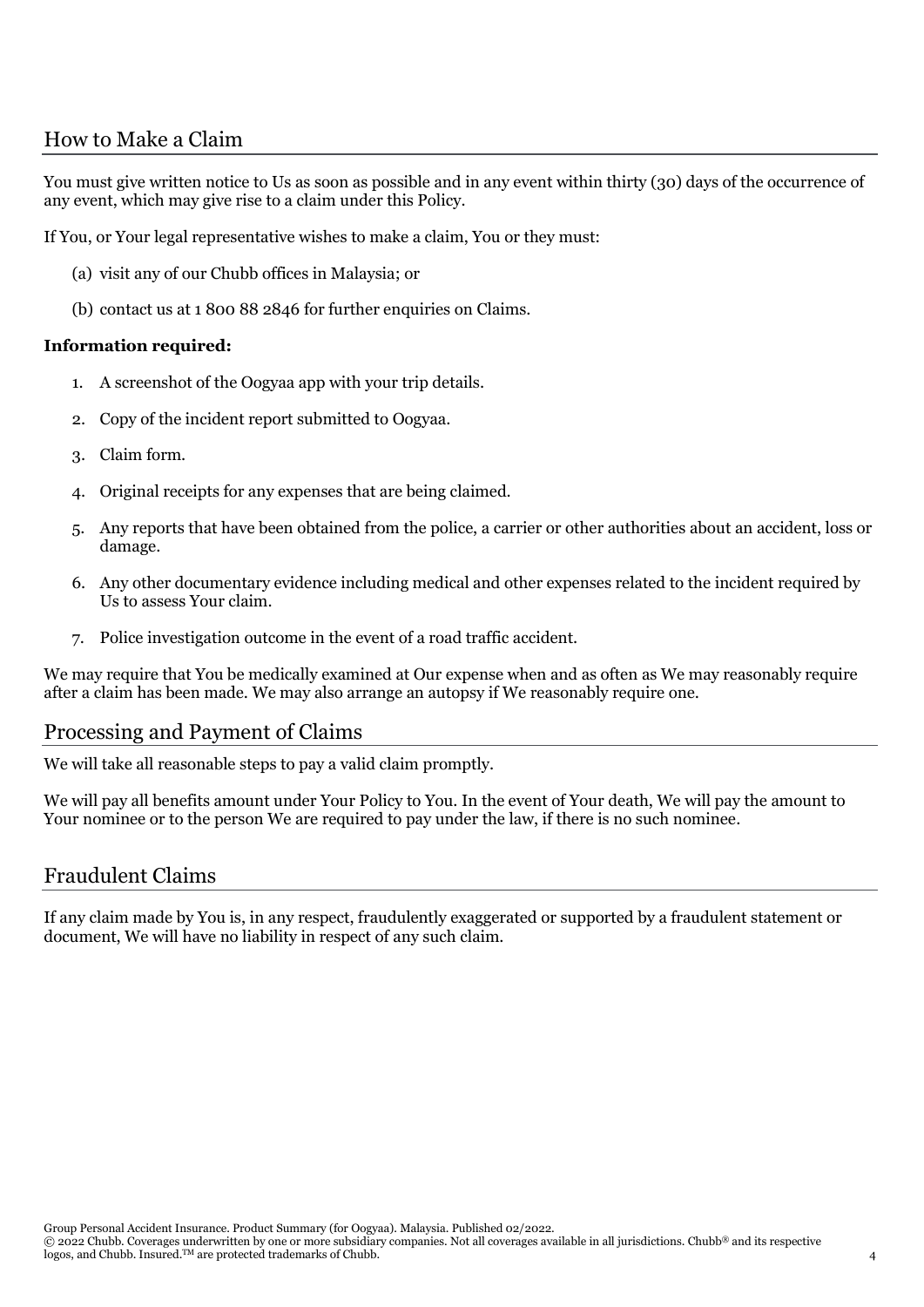## Privacy Statement

In line with the Personal Data Protection Act 2010 ("**PDPA**"), we are required to inform you that the personal data you have provided to us or that is subsequently obtained by us from time to time ("**Personal Data**"), may be processed for the purpose of processing your insurance application/proposal, provision of insurance related products or services or any addition, alteration, variation, cancellation, renewal or reinstatement thereof, performing statistical/actuarial research or data study, promoting products and services and other related purposes (collectively, "**Purpose**"). The Personal Data is obtained when you fill up documents; liaise with us or our representatives; or give it to us or our representatives in person, over the telephone, through websites or from third parties you have consented to.

Although you are not obliged to provide us with your Personal Data, we will not be able to process your application for insurance cover or process your claim if you fail to provide all requested information.

Your Personal Data may be disclosed to our related company or any other company carrying on insurance or reinsurance related business, an intermediary, or a claims, investigation or other service provider and to any association, federation or similar organisation of insurance companies that exists or is formed from time to time for the Purpose or to fulfil some legal or regulatory function or is reasonably required in the interest of the insurance industry. In such instances, it will be done in compliance with the PDPA.

We may also disclose your Personal Data where such disclosure is required under the law, court orders or pursuant to guidelines issued by regulatory or other relevant authorities, if we reasonably believe that we have a lawful right to disclose your Personal Data to any third party or that we would have had your consent for such disclosure if you had known of the same, and/or if the disclosure is in the public interest.

Your Personal Data may also be transferred to our related companies and third party providers, which may be located outside Malaysia for the Purpose. In the event that we use external service providers, specific security and confidentiality safeguards have been put in place to ensure your privacy rights remain unaffected.

Where you have given us personal data that is of another individual ("**Data Subject**"), you must ensure that you have informed the Data Subject that you are providing the Data Subject's personal data to us, and have gotten the Data Subject's consent to do so. You must explain what is stated here to the Data Subject, and ensure he/she understands, agrees and authorises us to deal with his/her personal data according to what is stated here.

You may make inquiries, complaints, request for access to or correction of your Personal Data, or limit the processing of your Personal Data at any time hereafter by submitting such request to us at **Chubb Insurance Malaysia Berhad** 197001000564 (9827-A), Manager, Customer Service Unit, Wisma Chubb, 38 Jalan Sultan Ismail 50250 Kuala Lumpur, Malaysia (Tel: 1800-88-3226 / E-mail: Inquiries.MY@Chubb.com).

By continuing to deal with us, you understand, agree and consent to the terms above with respect to the processing of your Personal Data.

The Bahasa Malaysia version of this Personal Data Protection Notice can be found in our website at <http://www.chubb.com/my-privacy>

© 2022 Chubb. Coverages underwritten by one or more subsidiary companies. Not all coverages available in all jurisdictions. Chubb® and its respective logos, and Chubb. Insured.<sup>TM</sup> are protected trademarks of Chubb. 5